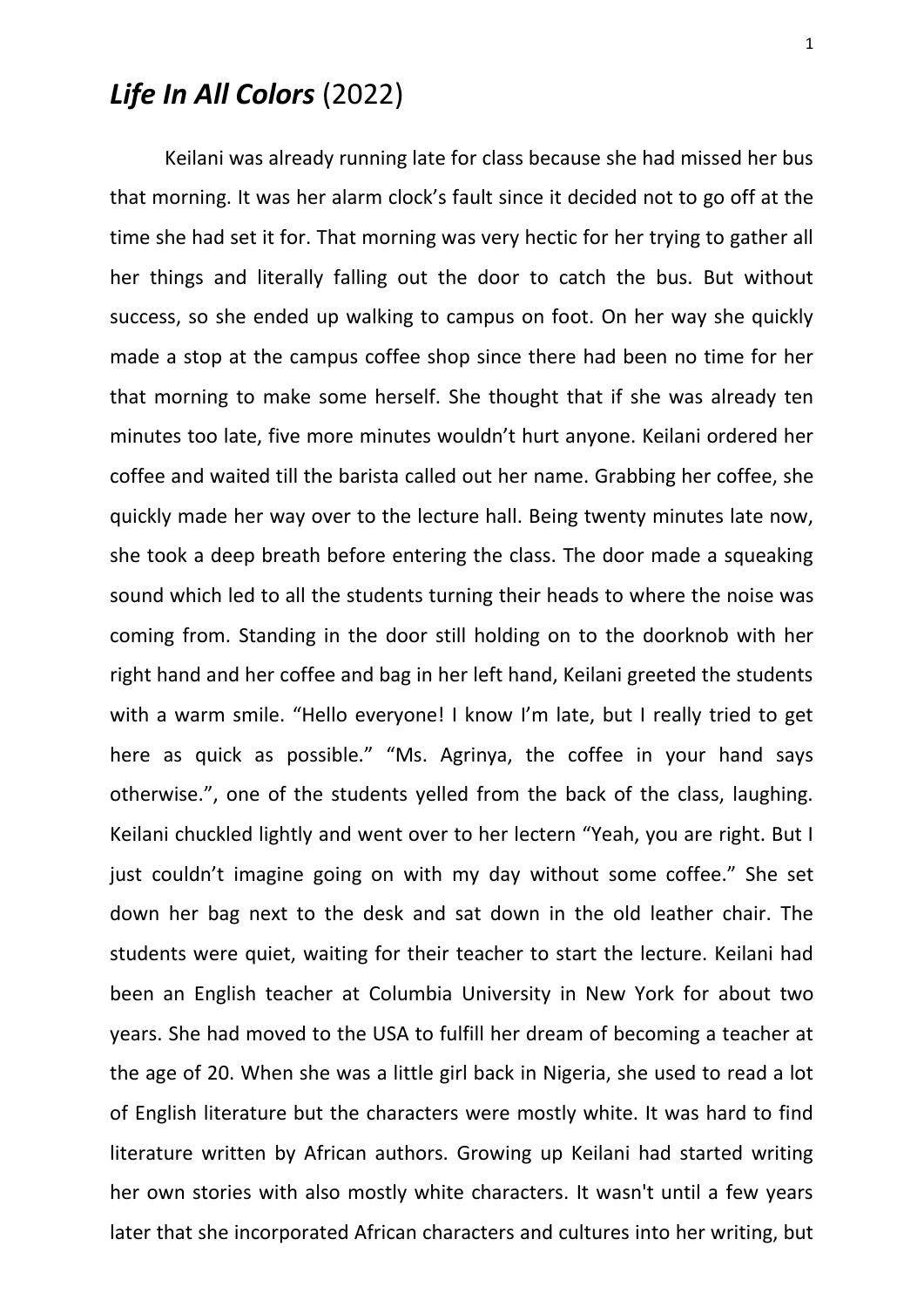those stories were never published. Keilani discovered a fondness for English literature, which inspired her to move to America and work as a teacher. And now she was sitting in front of her own class that she was about to teach. "Today I would like all of you to prepare some notes for an essay I want you all to write over the weekend. Please make those notes as detailed as possible so that you don't have too much work later on. Oh, and also, I want you to write your essay about something that means a lot to you or inspires you.", Keilani told her class. A few students groaned in annoyance. "I know that you all have better things to do than write this essay, but it is important for you if you want to pass my class. So I can only recommend you do this assignment.", she responded to all annoyed students. "But before you all start with your notes, I want to tell you something that is important to me and that inspires me. Just so that you all have an idea of what I want you to write.", she stated. "This has to do with where I come from and how I grew up.", Keilani said while standing up to walk a bit. "Where I come from, we don't have good school education. If you want your kids to receive sound education, you need to send them to a private school, but those can be expensive for an average Nigerian parent. The jobs don't provide enough money for them to spend it on a private school. Most parents don't even let their children go to school, but rather have them start working at a young age to earn more money and help the family out. That is why most Nigerian children don't get far in life and only pursue manual labor, since you don't need too many cognitive skills. My childhood was pretty similar to that of other Nigerian kids. I had the privilege to go to a private school and get sound education, but only because my parents wanted me and my siblings to succeed in life." Keilani walked up to the window and glanced outside, seeing students rushing to get into their classrooms. She turned back to her class and continued taking. "My parents worked very hard to make this opportunity possible for me and my siblings. I also worked at my aunt's shop at weekends to earn some money myself. I used that money to buy myself books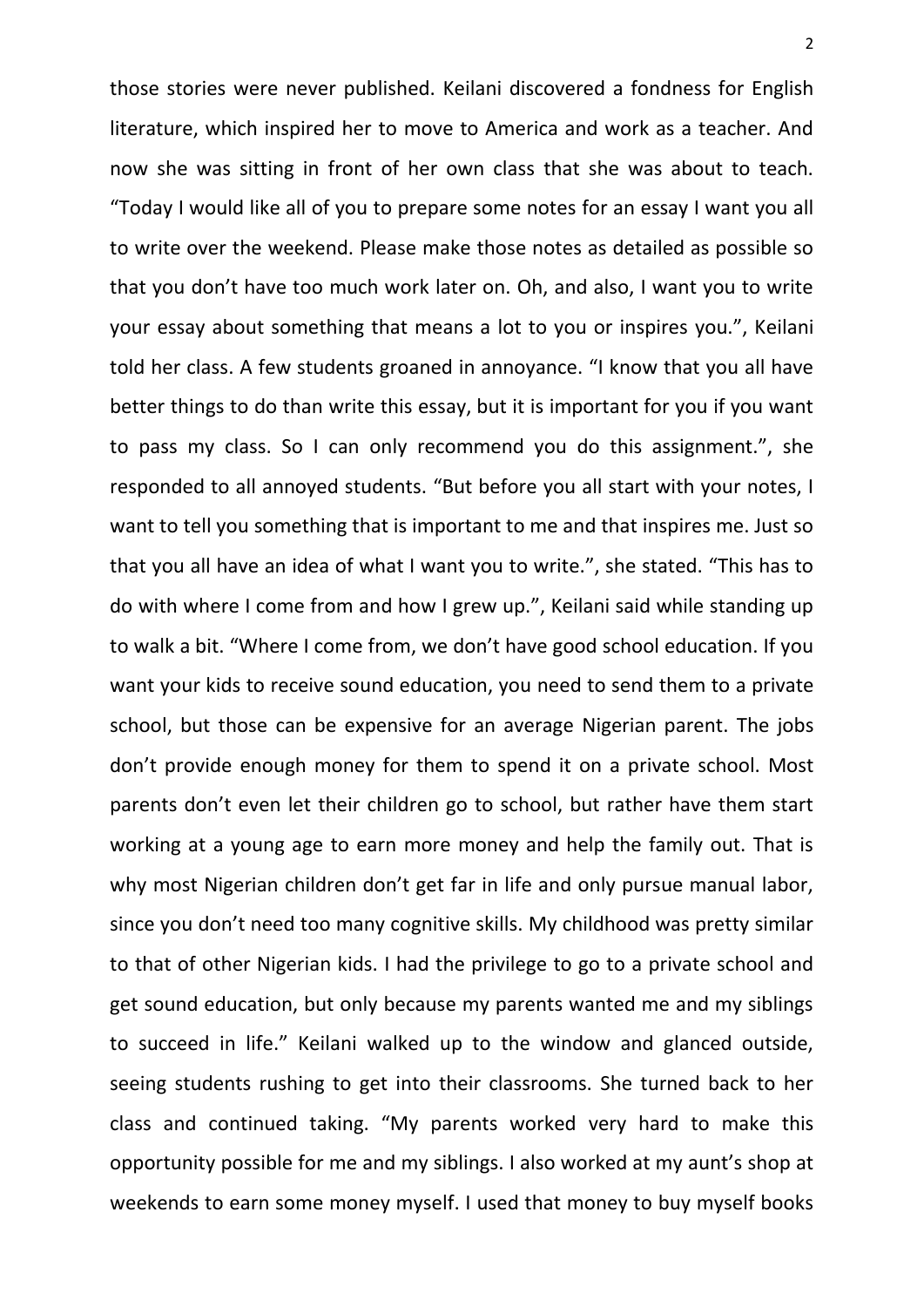to educate myself more. I was always fascinated by English literature. To this day I still have all the books that I bought with 14, because over in Nigeria those books cost a ton. Those English authors inspired me to write my own stories. I only wrote short stories because I liked the concept of them. They are simple but are still able to bring across captivating fiction." She stopped walking and thought briefly. "You know what!? Instead of a boring essay I want you all to write a short story." That got her even more groans from the students. "Anyway, where was I? Ah right, so because I liked English literature so much, I decided that after school I wanted to do something just as interesting. And that is why I became a teacher of English literature." Keilani ended her sentence with a slight smile. "Of course, it wasn't an easy way since being a woman and African in today's society can be tough sometimes. I saw a lot of professors who criticized my work and said that it wasn't authentic enough. Only because I didn't write about how poor my characters were but rather that they lived in nice urban neighborhoods with beautiful houses." She sighed. "What inspired me to keep going were all the African authors that made me believe that I could do the same. But I have talked too much already. You may now start taking your notes for your own short story." The class started to dig out their laptops and papers to start writing.

After her three lectures that day Keilani gathered all her stuff and threw away her now empty coffee cup in the trash can on her way out. She headed towards the entrance and stepping outside, a gust of wind combed through her curly hair, making the leaves around her dance in circles. Keilani took a deep breath which felt nice, since it filled her lungs with some fresh air. The chilly autumn weather felt pleasant on her face compared to the hot, nitrogenous room she had just been in. The atmosphere outside was just perfect. Birds were chirping lightly in a tree nearby and the sun was covered by clouds. Wrapping her scarf tighter and closing her jacket, she started walking over to the small café on campus where she met her friend twice a week during her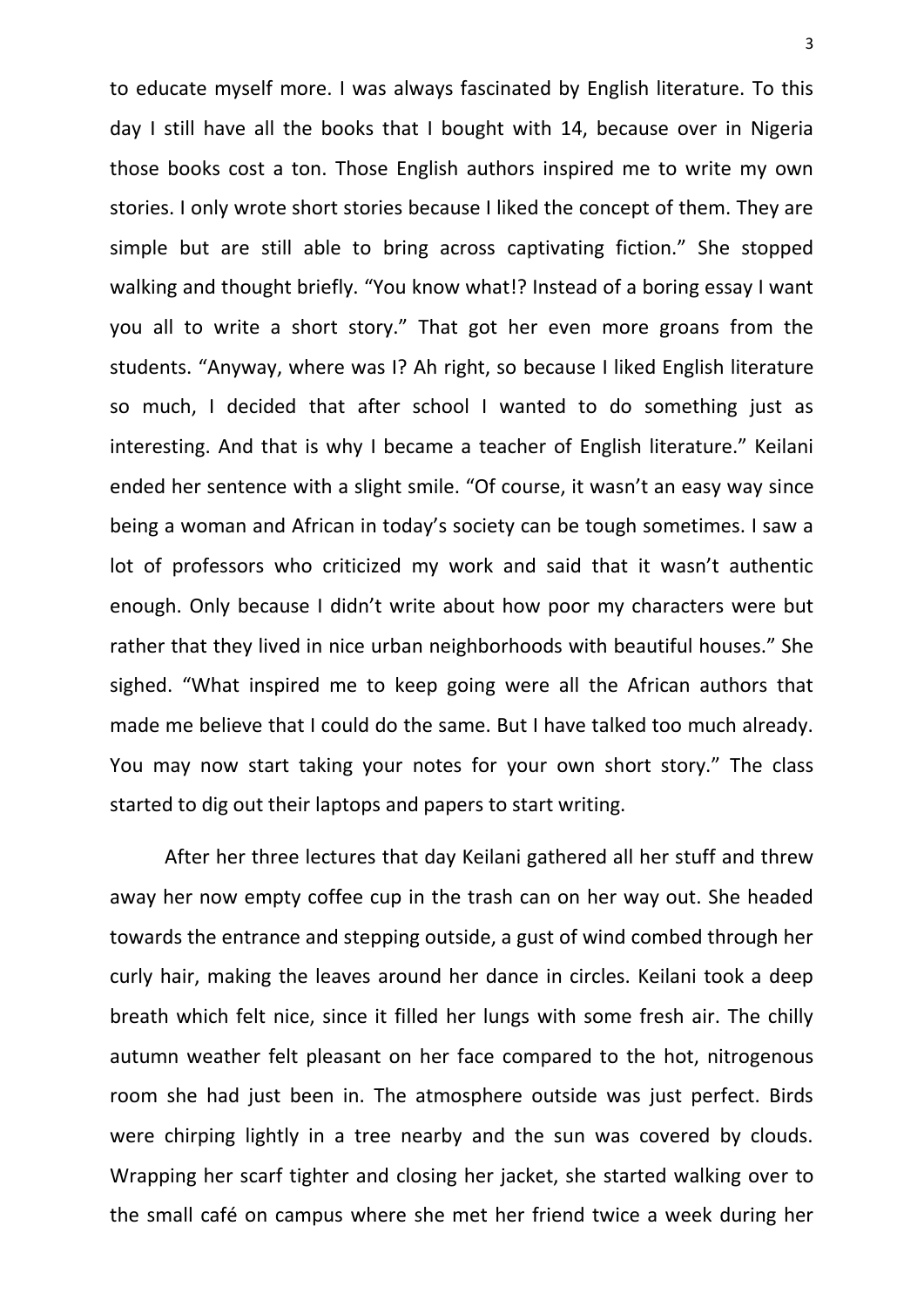free period to catch up on life. Keilani enjoyed this time since she didn't have any family living in America. Nora and Keilani had been friends pretty much since Keilani had moved to America. They instantly clicked because both of them loved Virginia Woolf. It started to drizzle lightly which made Keilani walk faster. However, when she arrived at the café rain had started pouring down and she was now drenched to the bone. Quickly opening the door, Keilani looked around to find her friend sitting at a corner booth, typing something on her laptop. Keilani walked up to the table and asked jokingly: "Is this seat taken?". Nora looked up from her laptop and instantly smiled when she saw Keilani's face. "There you are, Kaykay!", she said excitedly and stood up to pull Keilani into a hug. "Ahh, you're all wet!", she laughed. "I've missed you! I mean, we haven't seen each other for only one week but I missed this beautiful face of yours." Keilani laughed, "I've missed you too, stupid!" "Hey, I'm not stupid!", Nora frowned. They both sat down at the table, where Keilani took off her scarf and jacket to hang them over the chair next to her. She then waved over a waiter so they both could order their drinks. "What can I get you guys today?", the waiter asked politely. "I'll take a cappuccino and she'll have a latte macchiato.", Nora said before Keilani ever had the chance to open her mouth. The waiter noted down their order, nodded, and went on to the next table. Keilani looked at her friend with a smile "So, how have you been doing this last week?" "Oh, it was so stressful at the company. All these clients that constantly want your attention and help. And then my boss wanted me to drive up to Melville to pick up some materials that were delivered to the wrong address.", Nora complained with a frown. Keilani laughed, "Isn't that your job to help the clients.?" "Yes, but still, I didn't have the motivation at all this week." "Yeah, I know what you mean. I also didn't like this week. I had to attend a few seminar meetings and corrected a lot of exams.", Keilani said and leaned back on her chair. Nora closed her laptop and looked up. "That is why I love our little gettogethers. It is my down time where I can just fully relax and be myself."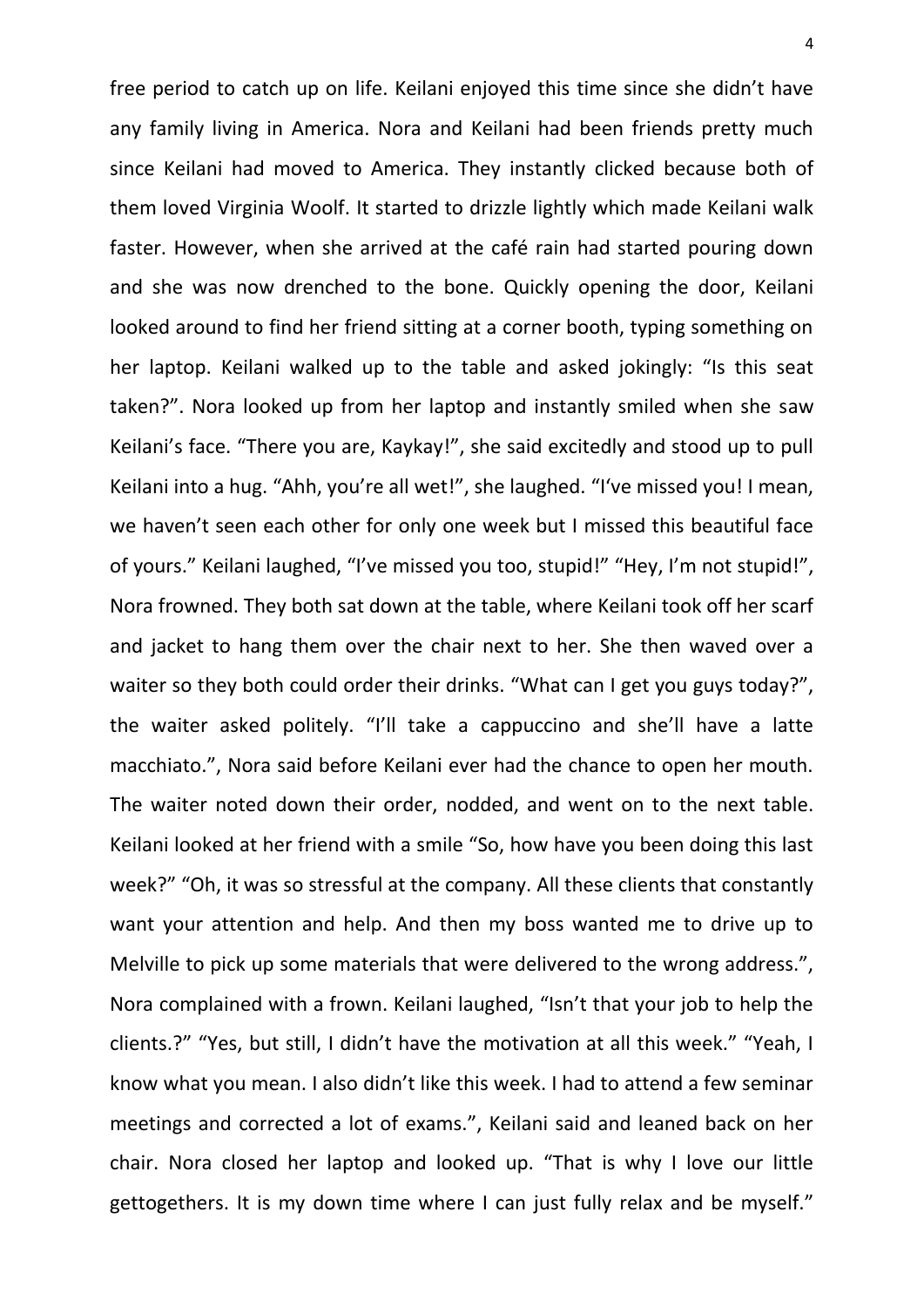"Yeah, me too!", Keilani agreed. The waiter came back with their two coffees and placed them on the table. "Thank you!", Keilani said smiling at the waiter. "Yes, thank you very much", Nora added. Keilani took the spoon from the saucer and stared stirring her latte macchiato before slowly taking a sip. "Ahh, that tastes so good." She held onto her glass because it felt nice and warm in her hands. Nora also picked up her cappuccino and took a sip with a grin on her face. "This is just the perfect thing for weather like this.", she stated, and Keilani nodded in agreement. "Besides work, have you been up to anything new? Oh, and have you read the new book by Virginia Woolf that I recommended to you?", Nora asked curiously. "No, nothing new, just the same old stuff as always. And yes, I did read *The Voyage Out*. It was such a good book. I especially liked the part where she wrote "They all dreamt of each other that night, as was natural, considering how thin the partitions were between them, …"." "… and how strangely they had been lifted off the earth to sit next each other in mid-ocean, and see every detail of each other's faces, and hear whatever they chanced to say." Nora finished Keilani's sentence with a smile on her face. "I liked that one, too." They looked each other in the eyes and silently sat there like that for a few seconds. Keilani tore her gaze away from Nora and nervously took another sip from her latte macchiato. All of the sudden she felt really hot. She felt the heat rise in her cheeks which made her more nervous because she didn't want Nora to see her blushing. Keilani quickly looked down into her lap where she was fiddling with her fingers. Nora didn't seem to notice how flustered Keilani had gotten because she had just started talking about something that happened at work. Keilani didn't really listen because she was trying to regulate her heart rate. Truth is that Keilani had a little crush on Nora, but she couldn't tell her since she didn't want to ruin their friendship. When Keilani first moved to New York, she didn't have a lot of friends. It was hard for her to get used to all the new places and new people. But one day, when Keilani was out at the supermarket buying groceries, she bumped into Nora. At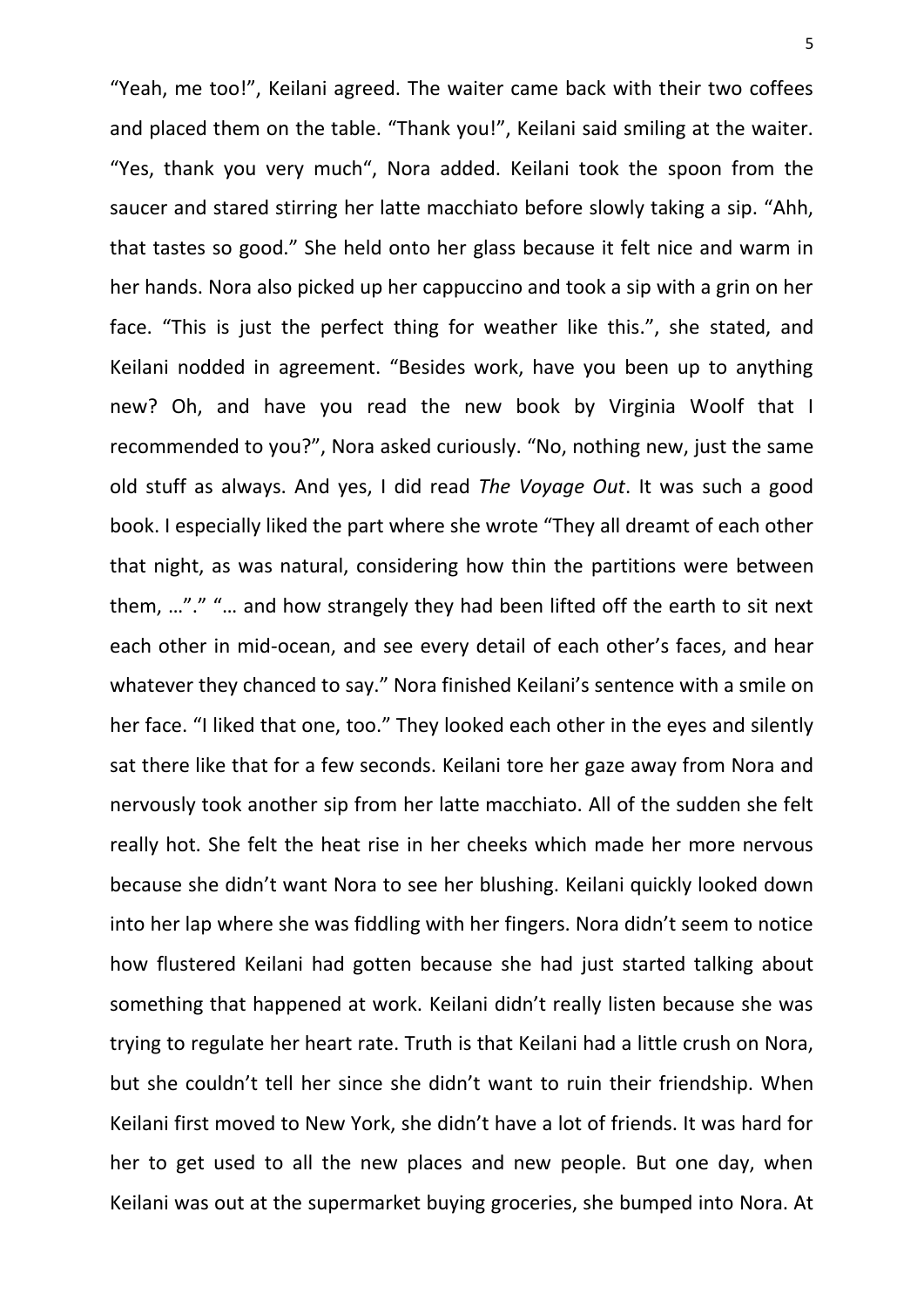first Keilani was scared that Nora might be angry with her, but when Nora turned to look at Keilani she smiled and made a joke about how Keilani looked so scared. From that moment on they had been inseparable. They stared to find a routine and hang out every chance they got. And after a while Keilani noticed that she stared to like Nora more than just a friend, but she was too afraid to ever say anything because she didn't know how Nora might react if she found out. Nora also was Keilani's first girl crush or crush in general since Keilani had never actually liked anyone in that way before. All the guys from her hometown never really struck her eyes and at that time Keilani didn't know that she could also be attracted to girls. She had never learned about different sexual orientations in Nigeria, over there it was a tabu subject. "… and that is why I despise him even more now." She heard Nora finish her sentence. "What?", Keilani asked, confused, while looking up again. "I said that I despise my boss even more now since I had to drive down to Melville in my free time to get his stupid stuff. He could have gotten it himself or get his secretary to do it, but no, he had to choose me, knowing damn well that I already had enough on my hands.", Nora repeated, slightly angry, staring off into space. She looked back at Keilani: "Is something on your mind? You seem distracted." "Oh no, I'm fine. It's just ... I ... well ... I'm tired.", Keilani lied. "And I've just remembered that I was planning on going back home during fall break. Which I now realize is in, like, a week from now. And I still have a lot of packing to do and also more exams to take with me to be corrected. It is definitely not going to be like a vacation, but I'm happy to see my family again.", she sighed. "Yeah, I understand. That will be stressful, but I'm happy to help you pack and prepare everything that you need for your trip.", Nora responded with a warm smile. "Thank you! I will definitely need all the help I can get.", Keilani said, laughing. "I will miss you a lot, you little rat. I wish I could just climb into one of your suitcases and come with you." "I mean, technically you could come with me. I don't have anything against it and my family probably won't mind either. It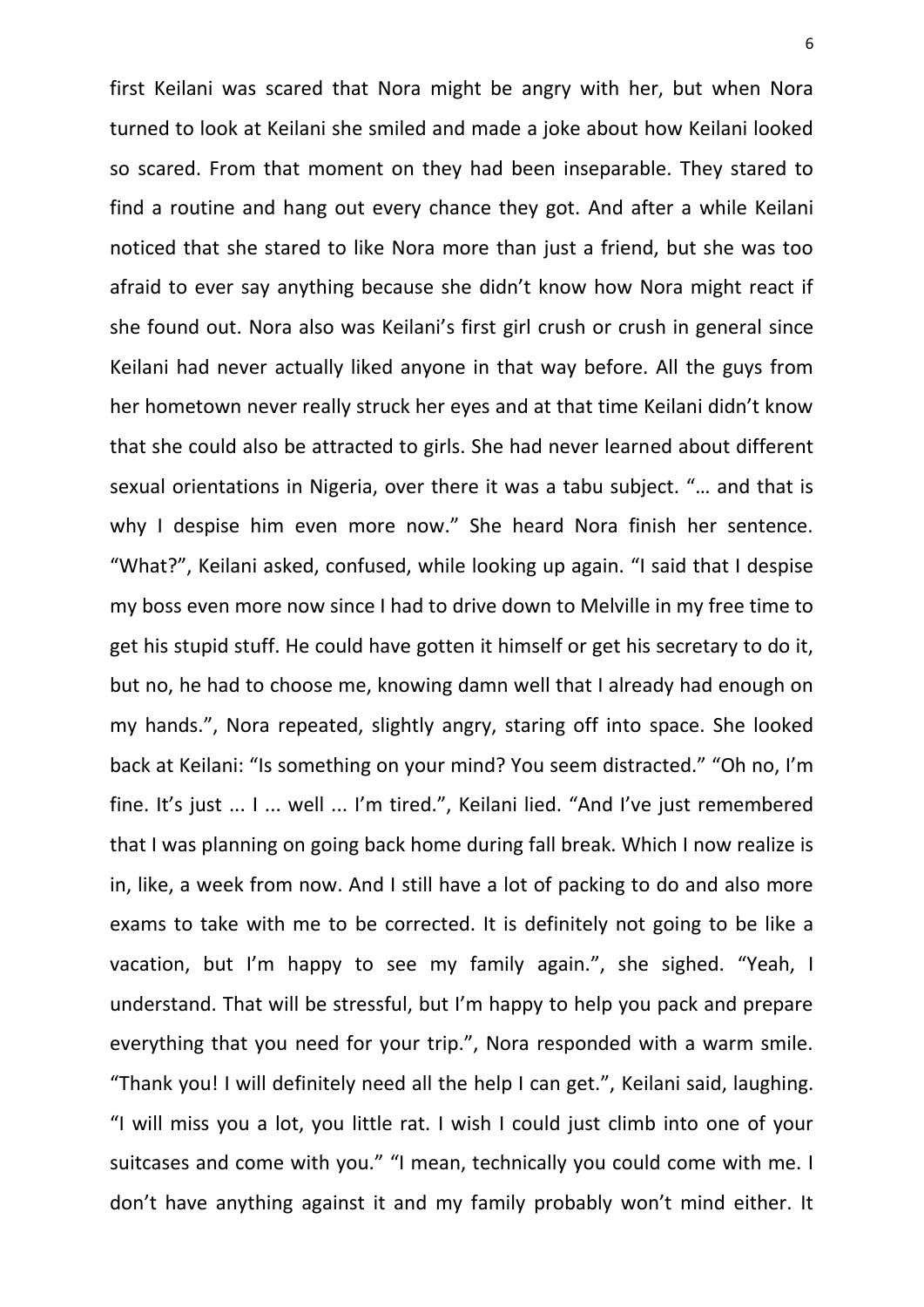would be so much fun and a lot less intimidating if you were there with me.", Keilani said. "Really!", Nora screamed in excitement. "Shhh! You're being too loud." Keilani laughed. "Yes, sorry. But I'm just so excited! That would be so awesome if I could come with you.", Nora said with sparkling eyes. "I think it will be no problem arranging for you to come with me. I will inform my family. They will probably be excited to see a real American girl.", Keilani laughed out loud. "Ah, yes, that would be amazing! I can't wait to see the town where you grew up and by the way, I have never been to Africa before. This is such a huge thing for me.", Nora screeched out of joy. "Yeah, I am a little nervous thinking about going back home. I mean, I haven't been there for like at least ten years. My younger sister Celestia is now all grownup and an adult. My older sister Amaris probably has her own family and house by now. We sadly never really stayed in touch since I moved here.", Keilani admits saddened. "I'm sure everything will be just fine, and your family is going to be so happy to finally see you again after such a long time.", Nora said reassuringly. A certain panic was spreading in Keilani. She wasn't sure why exactly, but the thought of seeing her family again hit her deep in her guts. Her relationship to her family was never really bad during her childhood, but there were conflicts from time to time, especially over money issues since they didn't have a lot. Also Keilani and her sisters never really had a strong bond. They all had their own friends and hobbies. It made Keilani sad because she always wanted to get along with her sisters. She felt judged most of the time basically having to fight for her family's approval, especially when she decided to move to New York. That is why Keilani wasn't exactly sure about how they were going to react, if they found out about how she had been living her life so lavishly. Since Keilani had moved to New York, a lot of things in her day-to-day life changed. Back in Nigeria her family would always try to provide food for everyone. Sometimes there wasn't enough to feed every member of the family which is why Keilani often had to go to bed with an empty stomach. But now that she was living in New York, she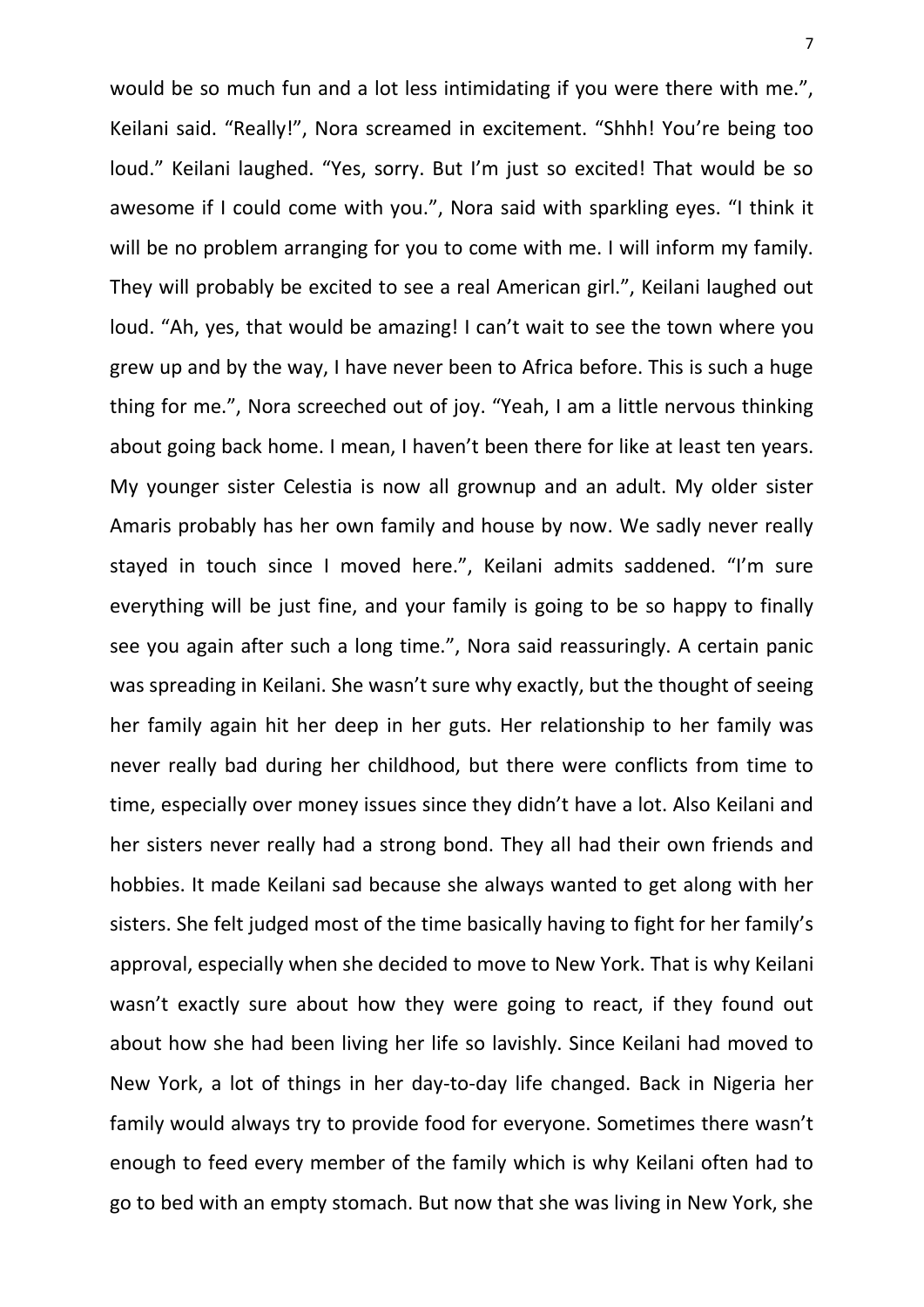never had to think twice whether there was enough food for her. In Nigeria, it was also not common to go out in the evening to have dinner in a restaurant, which was something that Keilani was doing pretty often when she had a long workday and didn't feel like preparing her own food. She would go out and grab a pizza or a burger at some fast-food restaurant. Keilani now felt a sort of guilt and she didn't know why. She felt that she shouldn't have to feel bad about living her life so comfortably. It just scared her a little how much she had changed since moving to New York. The Keilani that had arrived in New York about ten years ago wasn't the same Keilani that was sitting in this café with her best friend right now. Staring out of the big cafe window watching the rain drops race each other painfully slow down the glass, Keilani took a big sip from her latte macchiato. With her other hand she tapped her fingers on the wooden table. Nora had opened her laptop again and was wildly typing something with a concentrated face. "What are you doing over there?", Keilani asked, snapping out of her little stare. "I was just writing a list of what I need to pack when we fly to Nigeria. Any recommendations regarding what I should definitely bring?", Keilani let out a small laugh. "I see you're being a step ahead of me already. I haven't even decided yet what to pack. But to you I definitely recommend bringing a lot of sunscreen and a good pair of sunglasses. Also make sure your clothes are not too tight fitting, you will enjoy every little breeze that comes your way. Trust me.". "You're right. Those are some important factors I need to take into consideration. With my luck I will be sunburned the second we land.", Nora said jokingly. The two were sitting in the cafe a little longer, just chatting, joking around, and enjoying each other's company before Keilani had to make her way back to the university and Nora had to drive back to her workplace. On their way out of the café they hugged each other goodbye and before Keilani was out of Nora's reach, she yelled "I will call you later tonight." Keilani turned to walk in the direction of the university's entry.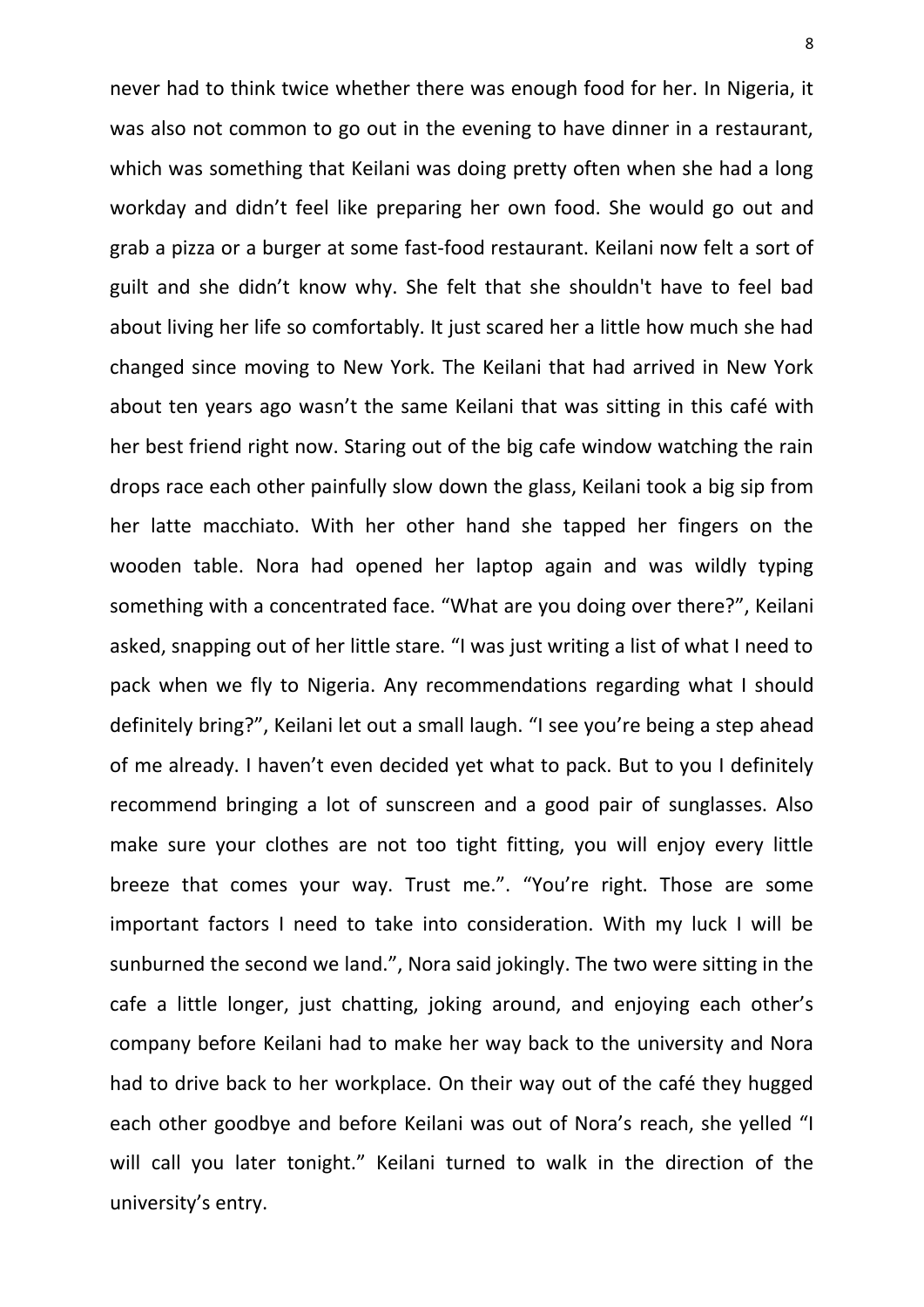It had stopped raining and the sun was peeking through the clouds which made the pavement shine brightly. Keilani had to squint her eyes just a little to see where she was going. She heard the birds singing their happy little tunes again which made her smile. This was her favorite type of weather. Maybe because most of her life she lived in a hot climate in which even moving one's little toe made one sweat. And also the fact that in Nigeria there wasn't really such a thing as seasons. It was just hot all the time. Keilani remembered her first winter in New York as it was yesterday. She was so in awe with the snow and all the Christmas lights being put up all around the big city. Her favorite thing though must have been the big Christmas tree and ice-skating rink. In Nigeria they didn't have ice skating rinks or Christmas lights hung in the city or at least not in the town where Keilani was from. Keilani was in front of the entry way now where she mentally prepared herself for the seminar she was about to attend. She hated those types of meetings. They usually were about irrelevant stuff that could have been communicated in an e-mail. Walking up the stairs to the meeting room Keilani bumped into one of her colleagues. "Hello, Darcy! How are you?", Keilani asked in a polite way. "Oh, hey there! I'm doing fine, just a bit tired. What about you?", Darcy answered with a tired smile. "Me too. Do you have any idea what this meeting is about?". "Yes, I think the headmaster mentioned briefly that it concerns an event. They are looking for someone who will plan the entire thing.", Keilani rolled her eyes "Let's hope this whole thing doesn't take too long.". Darcy was one of the colleagues that Keilani could stand. She was always very joyful and trying to make Keilani laugh. Not only that but she was also the one that welcomed Keilani when she was new at the university. They instantly got along pretty well which is why they both liked to gossip about the other teachers. It was hard for Keilani to feel at ease and somewhat fit in with all the other people. That is why Keilani appreciated Darcy for being so friendly with her. They both continued walking up the steps and down a long hall up to a big old wooden double door which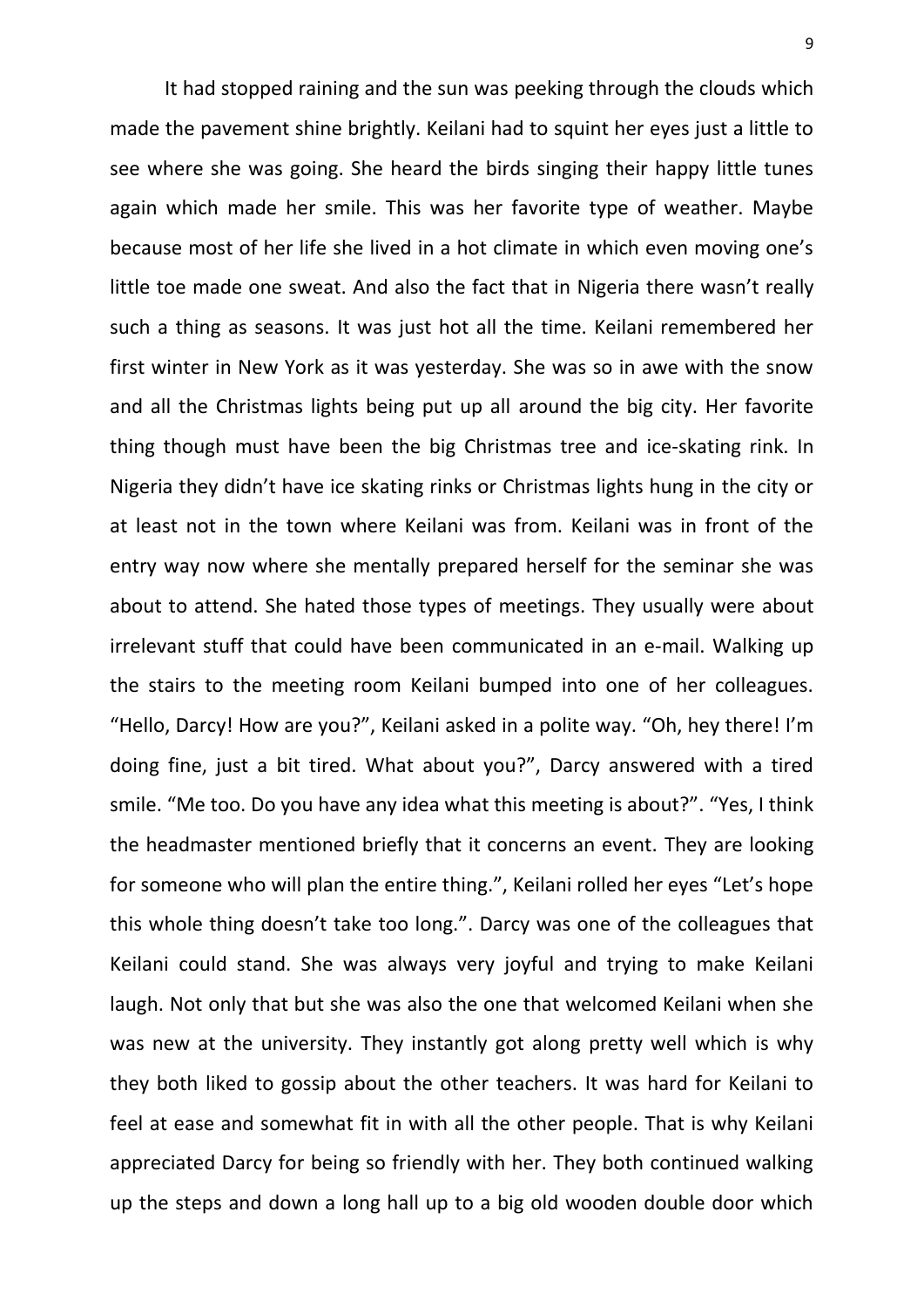led to a conference room. Darcy opened the door and walked in after Keilani. In the middle of the room there was a big conference table with at least thirty chairs that where mostly taken. The afternoon sun was shining low through the big, dirty windows that had old curtains hanging in front of them. At one of the tables ends a big monitor and a white board were standing. Most of the teachers sitting at the table had their notebooks and laptops out which indicated that they were supposed to take notes. Keilani let out a sigh before she and Darcy searched for a place to sit. They decided to sit on the window side so that the sun would not blind them. It took a few minutes for everyone to take a seat and set their stuff up. After a few moments of subtle chatting, the headmaster Mr. Willard cleared his throat to get everyone's attention. "Hello everyone! You may or may not know why I asked you to be here today.", he paused and looked at the tired faces that were sitting in front of him. "Well, me and Mrs. Schmidt had an idea to throw a charity event after the fall break. That way our school can brush up its image and we may get even more applications." He continued talking for what felt like half an hour to Keilani. She was drawing little doodles on her notebook, not really paying much attention to what Mr. Willard had to say. All of a sudden, Darcy jabbed her elbow into Keilani's ribs. Keilani looked at her with a face that said "Ow, that hurt!", but Darcy just pointed her finger to the front where Mr. Willard was standing, looking at her. "Ms. Agrinya, did you hear what I was just saying?", he asked with an unreadable expression. "No, I'm sorry. I was just taking some notes for some work I have to do later.", she lied. "What was it you said?" Keilani tried to sound as interested as possible. "I said that I would like You to do us the favor and plan and host this charity event.", Mr. Willard said with a straight face. "Really?! Why me, if I may ask?", Keilani said in a confused way. "Well, we need someone young and enthusiastic to present us. Not only that but I have faith in you that your organization skills will help us create a beautiful charity event.", he announced. Keilani was shocked, she didn't know how to react. "But I have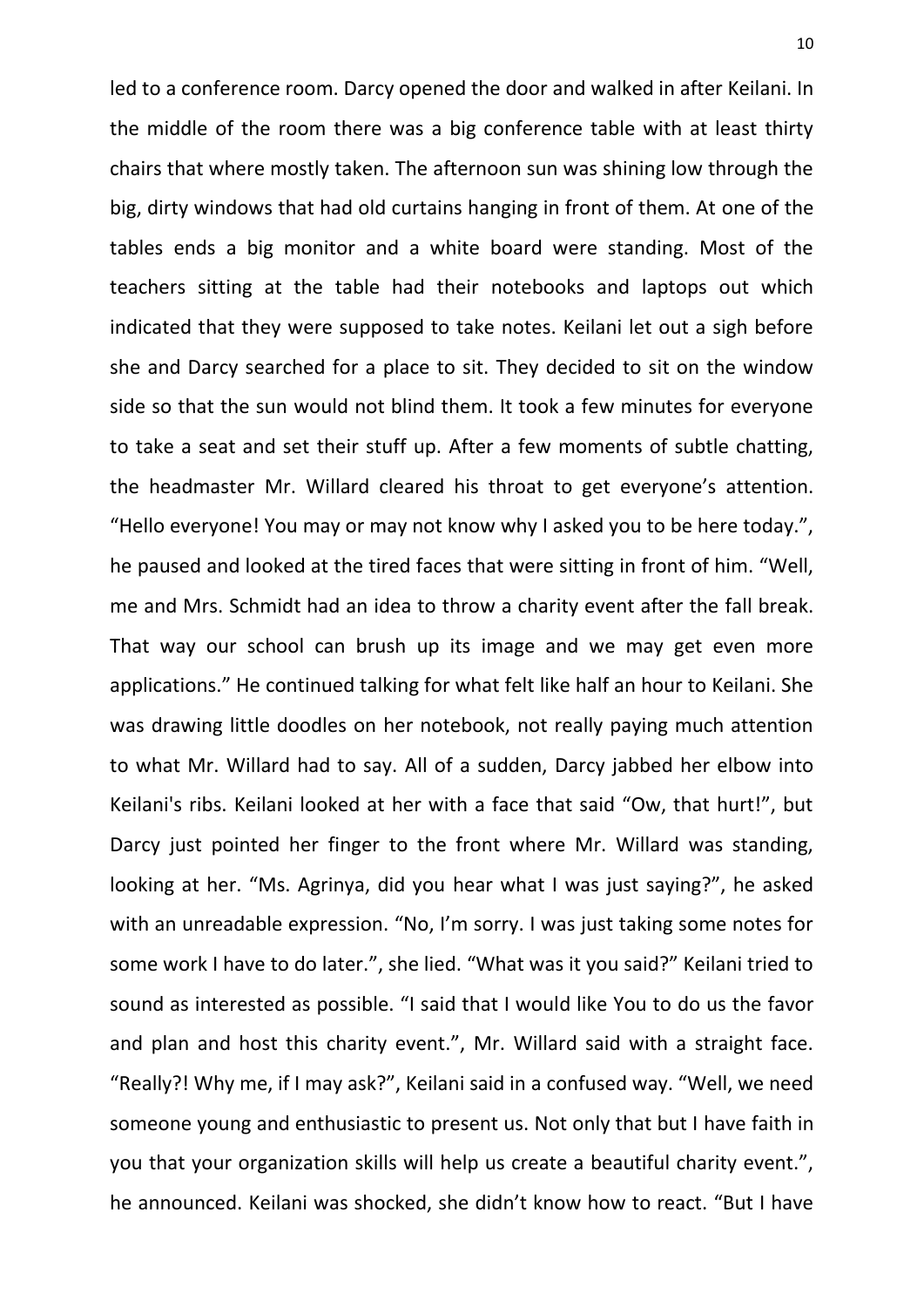never organized such a big event or an event at all. Shouldn't someone who is more experienced prepare this whole thing?". "No, I think you will fit this role perfectly. Adding to that, this way you can make some new experiences and learn a lot. It will benefit you a lot.", he said with a smile that looked like it was forced to seem sincere. Keilani didn't know what else to say so she just nodded and sunk back into her chair. "How does he know I won't mess this up? I don't want to be known as the person that ruined a charity event.", she whispered, turning towards Darcy who had a compassionate facial expression. Darcy looked at her with a somewhat worried look. "I know you can do this, don't worry too much!" She tried to sound as convincing as possible, but it didn't really work. Before Keilani faced her notebook, she had one more question to ask Darcy. "What is this charity event even going to be about? I zoned out back there." Darcy started to look uncomfortable." Well, this charity event is for poor African children that need food or clothes ..." Keilani suddenly realized why the headmaster wanted her to plan and host this event. She tuned out what Darcy continued to say because she was too focused on the fact that her boss had just chosen her for this event because she was black. Sinking further into her chair, Keilani couldn't believe that he would do such a thing. It took her a few seconds but now it all made sense. She was pretty much the only black teacher at the university. They probably want her to host the charity event so that the university and the headmaster would be in a better light. The university was trying to pretend that they were all supporting their black employees. For the rest of the meeting Keilani didn't listen at all to what Mr. Willard had to say. She just hoped that it would be over as soon as possible. All she wanted to do was get out of this room, this building and be in the presence of all her other colleagues who seemed to think Mr. Willard's idea was great. When the meeting was finally over, Keilani rushed out of the conference room, not wanting to spend another second breathing the same air as everyone else in there. Quickly making her way down the stairs, Keilani heard Darcy calling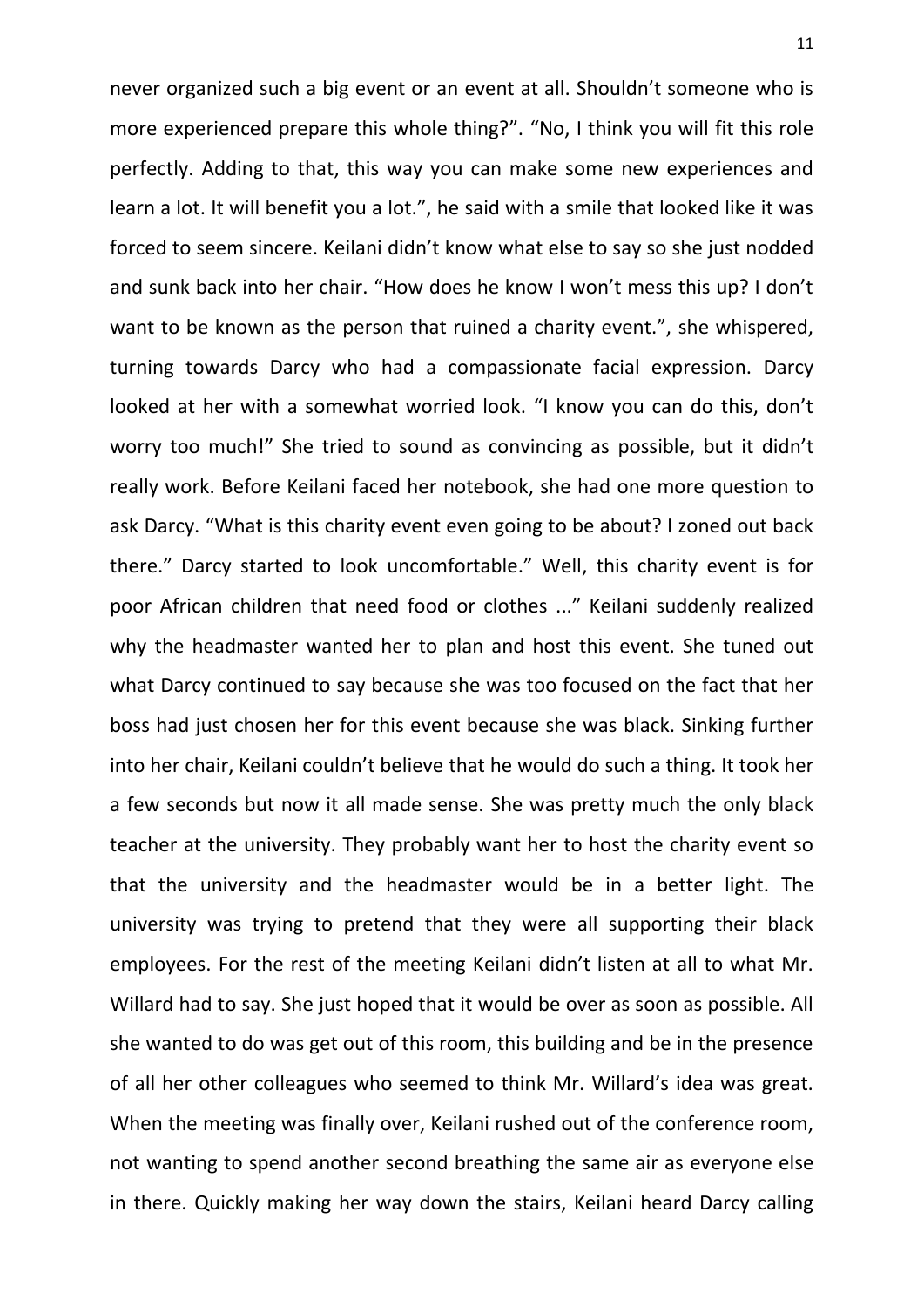out her name and then saw her running to catch up with her. "Hey, are you alright? I know that this situation was very tough in there." "I'm fine.", was all Keilani could bring across her compressed lips. "Hm, okay. If you want to talk about it, I'm here for you.", Darcy said quietly with a heartfelt smile. "Thanks, Darcy, but I don't feel like talking right now. I think I'll just go home.", Keilani answered, her eyes glued to the ground. "Alright. Have a nice evening. And please, don't take Mr. Willard's words too much to your heart.", Darcy said in an encouraging tone. Keilani just nodded and headed for the entrance, her head still down gripping on to her notebook that she hadn't put in her bag because she had rushed out of the room too quickly. She could feel tears starting to form in her eyes, burning and making it harder to see. Literally running to her car now Keilani tried to fight these tears from spilling, but without success. The moment she sat in her car, she couldn't hold back her tears. They were streaming down her face. Keilani buried her face in her arms that she had crossed on top of the steering wheel. From time to time she had experienced racism here and there, but it never occurred to her that her own boss might say something racially motivated towards her. She always thought of him as the sweet old man that was friendly to everyone. Wiping the tears from her now puffy eyes, she inserted the car key and started the engine. During her drive home Keilani kept thinking about what she should do. She knew that she definitely couldn't get out of organizing the charity event. Her problem now was to educate herself on how to plan and host this big important event. Being absorbed in her thoughts she didn't notice that she had already arrived at her apartment complex. Tired from the long day and the crying, Keilani dragged herself out of the car and made her way towards the elevator. Standing in the elevator on her way up to the fourth floor Keilani was searching for her keys that were hidden somewhere deep inside of her bag. Finally, fishing her keys out of the bag, the elevator came to a stop and a few seconds later its doors opened. Keilani slowly walked up to her apartment and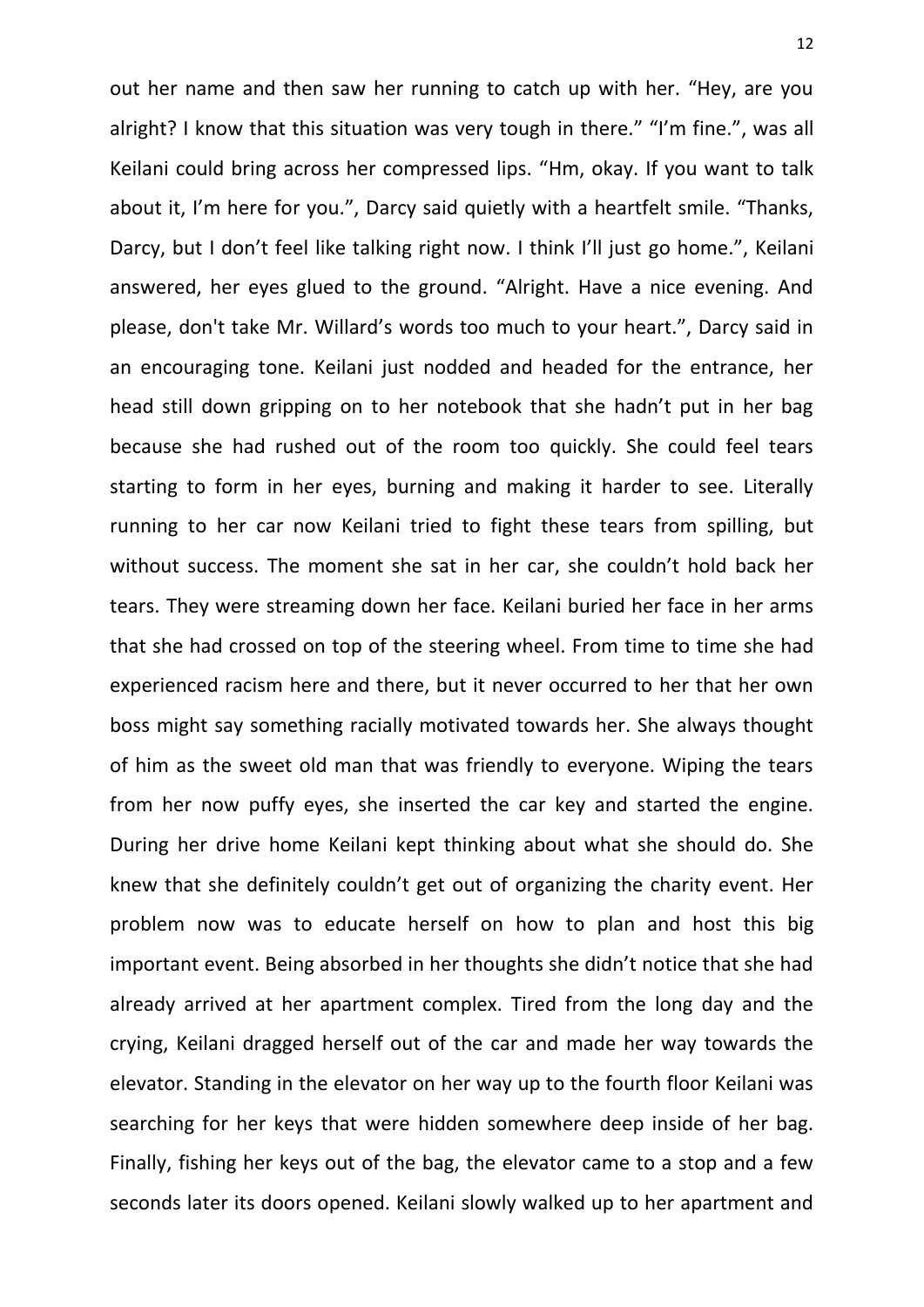unlocked the door. Inside, she let her bag and jacket slide off her body. Too exhausted to pick them up and put them in their place, she sat down on her soft sofa. Not a minute had passed by, when Keilani's phone started to ring. Picking it up she saw that it was Nora who was calling. "Hey.", is what Keilani said with a tired voice. "Hey, KayKay! How was work?". Keilani dreaded this question. She really didn't want to talk about what had just happened. But, on the other hand, that was her best friend on the phone. She would notice if Keilani kept anything from her. With a sigh Keilani answered, saying "To be honest, it was kind of awful.". "Oh no, what happened? Is everything alright?", Nora asked, concerned. "Well, my boss wants me to plan and host a charity event.", Keilani took a deep breath. "That doesn't sound too bad. Doesn't that mean he has trust in you with big things like that?", Nora asked in a confused tone. "Yes, it does, but the charity event is for African children in need." Keilani paused and listened for a reaction from Nora, but the other end of the phone was quiet. So Keilani continued, "… and I think that he only chose me to organize this whole thing because of my skin color." Keilani waited a few seconds for Nora to process what she had just said." Oh, KayKay, I'm so sorry. I know that this is hard for you right now. You probably felt violated because you thought that he wanted you to organize it since he trusts you and not for a different reason. That is so messed up.", Nora said in a sad and angry tone. "Yes, I never thought that Mr. Willard would turn out to be this way.", Keilani said in a disappointed tone. "Do you want me to come over and bring some pizza? We can just relax and talk or sit in silence, watching a movie. Maybe that will take your mind off this whole situation. How does that sound?" Keilani chuckled "Yes, that would be perfect.". "Okay, I'll be there in half an hour. You can pick out a move that we will watch.", Nora said before hanging up. "I will see you in half an hour.", Keilani said quickly.

Not even half an hour later Nora was standing in front of Keilani's door, holding two hot pizzas in her hands. "Let me in, those ones here are burning